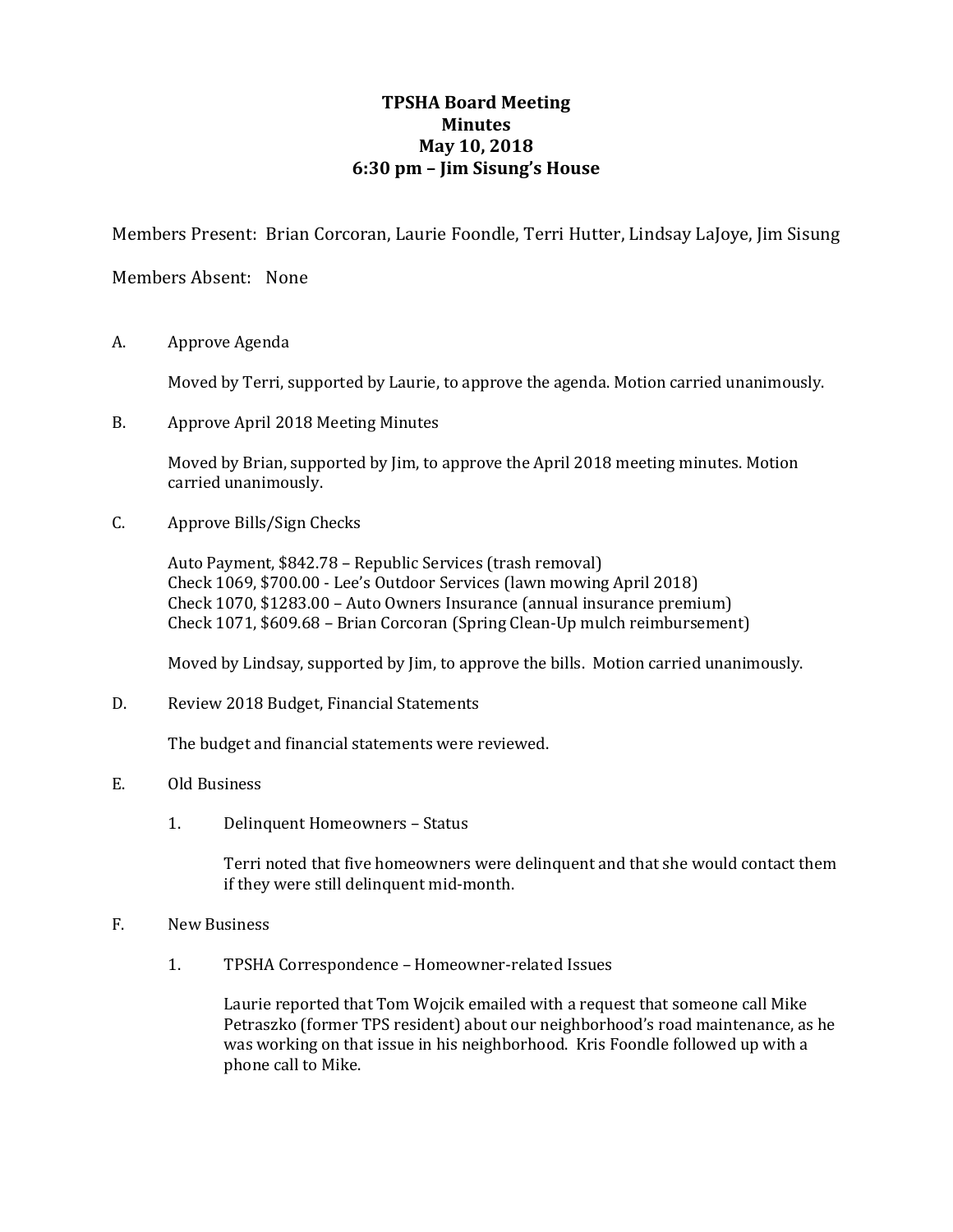## 2. TPSHA Bookkeeper

The Board received one application for the Bookkeeper position, from Terri Hutter. Following discussion, the Board unanimously agreed to appoint Terri as the TPSHA Bookkeeper, beginning June 1, 2018.

It was also decided that Terri would continue to serve on the Board as Treasurer through 2018, at which time her two-year term would end. Following each quarter (through the end of 2018), Jim would review the financial documents to make sure they were in line with the online bank records and, at the end of the year, Jim and Brian would perform a financial audit.

With regard to the TPSHA bank accounts, Jim would replace Terri as a signer on the accounts, Terri's online access would be changed to read-only, and Jim would be added to the accounts with full access.

Additionally, the Board decided that the quarterly rebate would be paid to the bookkeeper at the completion of each quarter, rather than at the beginning.

Moved by Brian, supported by Lindsay, to appoint Terri Hutter as the TPSHA Bookkeeper, effective June 1, 2018. Motion carried unanimously.

The Agreement between Travis Pointe South (TPS) Homeowners Association and TPS Bookkeeper was then signed by Terri Hutter, Laurie Foondle and Jim Sisung.

To help prepare for the end-of-the-year audit, Brian will join Terri and Kathryn Welch when they meet to transition the bookkeeper responsibilities to Terri.

3. Webmaster Agreement

The Board reviewed the proposed Webmaster Agreement and agreed to add language specifying that the annual rebate of one quarter of the annual dues be prorated based on the months of service performed. Laurie said she would make the revision and provide the agreement at the next meeting for signatures (the Vice President and Treasurer would sign, in addition to Laurie as the Webmaster).

4. CD Rates

Terri informed the Board that both Huntington and Chemical Banks were offering special promotions for higher-interest CDs. She said the \$133,400 road fund account at BofI Federal Bank was currently earning 0.8% interest and she suggested that the Board move \$50,000 or more of that into a new CD with Huntington Bank, which was offering 2.3% for 19 months. She said the Board could then decide where to move the \$58,000+ CD at Chemical Bank once it matured this July.

Brian suggested moving \$100,000, given that the CD rate was almost triple that of the BofI Federal Bank account.

Moved by Jim, seconded by Terri, to move \$100,000 of the road fund money from the BofI Federal Bank account to a new 19-month, 2.3% interest CD at Huntington Bank. Motion carried unanimously.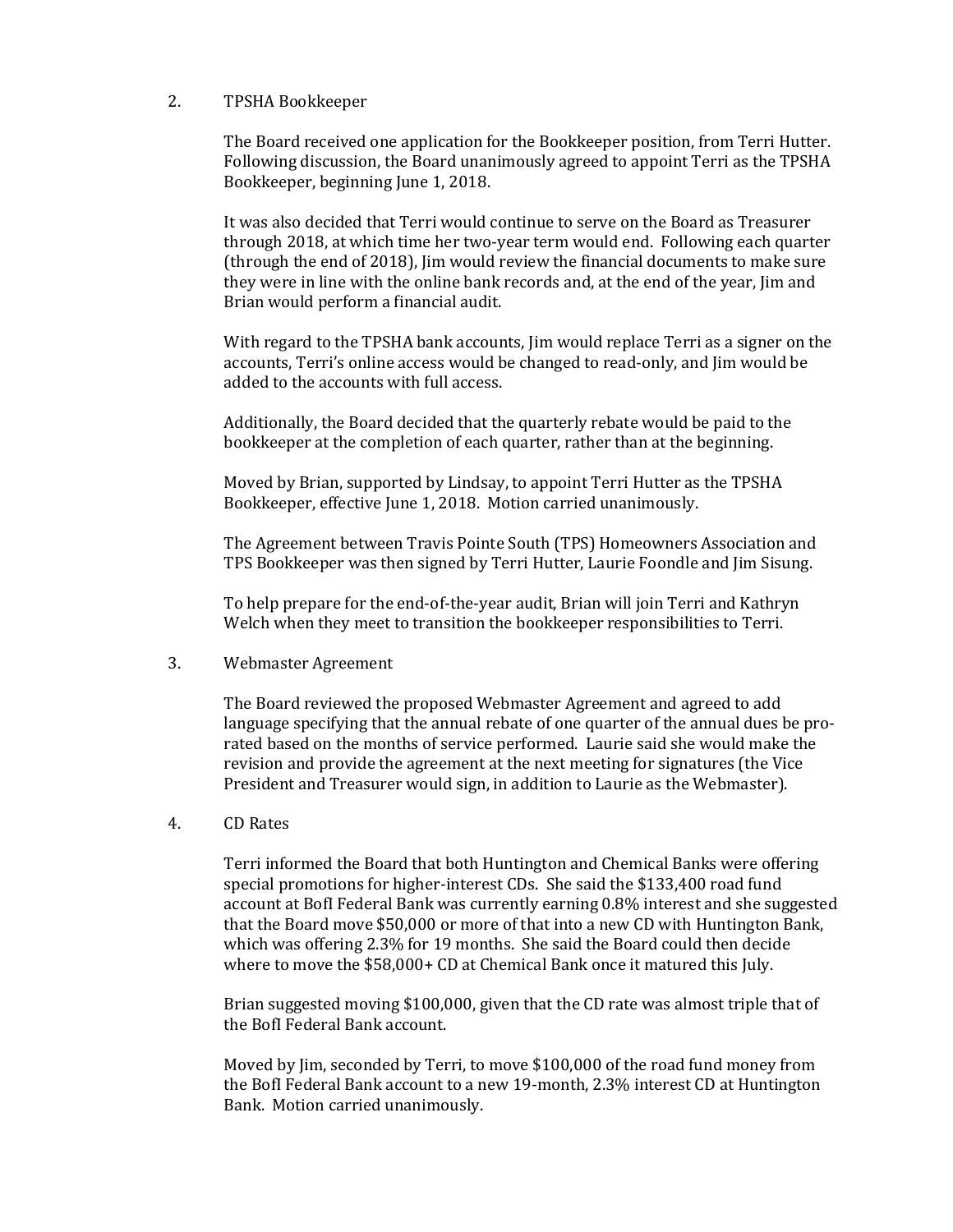## G. Grounds Maintenance

- 1. North Entrance Plantings Update Brian stated that he would work with Lodi Farms Nursery to replace the two shrubs (of the new plantings) that did not come back this spring. He said he would also get a quote for having the crabapple trees at the south entrance trimmed. Terri stated some of the crabapple trees at the north entrance may also need trimming.
- 2. East Pond Clean-up Update

Brian shared that the clean-up would be done by the end of May.

3. Inspection of Pillar Caps (Both Entrances)

As this was the last year of the five-year warranty for the pillar caps, it was decided that they should be inspected and that Kish Masonry should be contacted for any repairs that were needed. Brian said he would talk to Peter Shima about inspecting them together, as Peter had inspected them in the past.

4. Spring Clean-up Review

Laurie provided follow-up notes from the spring clean-up to assist in planning next year's clean-up. Pretzels from Benny's Bakery were provided at each entrance (a dozen each), along with bottles of water. The north entrance used 20 landscape bags and the south entrance used three. Four additional landscape bags were used at the north entrance by Brian and the Althaus' for tree branch removal prior to the arranged clean-up day. It was suggested that more people be assigned to work at the north entrance, as there was more to be done there. It was also decided that a total of 24 yards of mulch should be ordered next year, with the north entrance receiving 2/3 and the south entrance receiving 1/3.

## H. Open Floor

With regard to the spring clean-up on May 5, Laurie reported that a total of eight residents came to work at the north entrance (with two arriving later and two having to leave early). Given the low level of homeowner participation and the amount of work that needs to be done, she raised the topic of outsourcing spring clean-up in the future and increasing homeowner dues to cover the cost. If, for instance, dues were raised \$10/quarter, an additional \$2,400 could be generated to pay for this work. She suggested this approach resulted in all homeowners equally sharing the cost of this annual work effort. Laurie said the Board could solicit three quotes for the work, adding that she could provide a list of the different tasks that would need to be done at both entrances. Brian said he would look into getting an initial quote prior to the next Board meeting.

Terri asked about the status of the fallen tree behind the Sisung property; Brian said he would talk to Phil Bondie about the property owner (radio station) having it removed.

Terri also asked whether we should crack seal our roads this year. At some point it will no longer make sense economically, but we may not be at that point. Brian said he would talk to Kris Foondle about that.